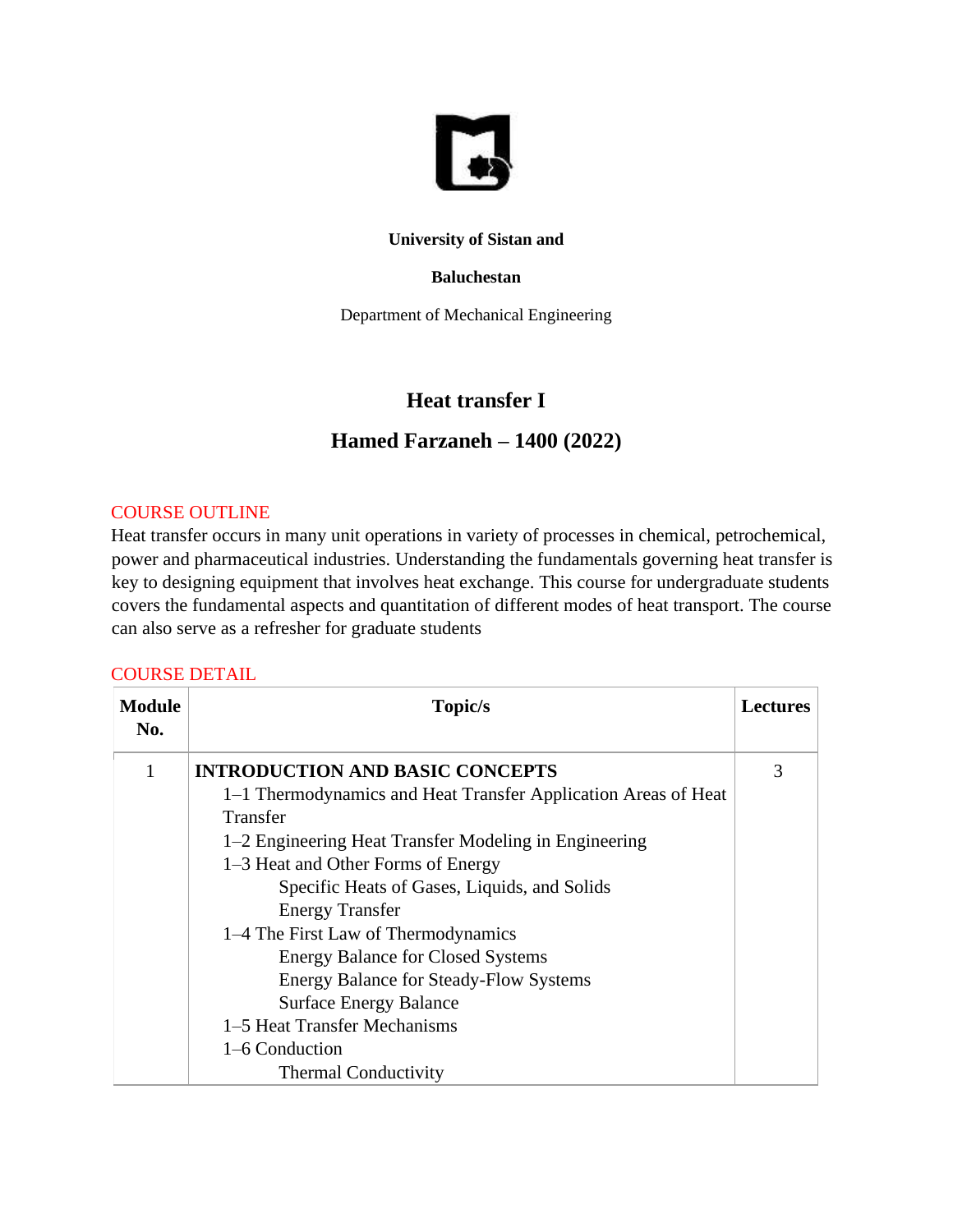|                | <b>Thermal Diffusivity</b><br>1-7 Convection<br>1-8 Radiation<br>1–9 Simultaneous Heat Transfer Mechanisms<br>1-10 Prevention Through Design |   |
|----------------|----------------------------------------------------------------------------------------------------------------------------------------------|---|
|                | 1–11 Problem-Solving Technique                                                                                                               |   |
| $\overline{2}$ | <b>HEAT CONDUCTION EQUATION</b>                                                                                                              | 3 |
|                | 2-1 Introduction                                                                                                                             |   |
|                | <b>Steady versus Transient Heat Transfer</b>                                                                                                 |   |
|                | Multidimensional Heat Transfer                                                                                                               |   |
|                | <b>Heat Generation</b>                                                                                                                       |   |
|                | 2–2 One-Dimensional Heat Conduction Equation                                                                                                 |   |
|                | Heat Conduction Equation in a Large Plane Wall                                                                                               |   |
|                | Heat Conduction Equation in a Long Cylinder                                                                                                  |   |
|                | Heat Conduction Equation in a Sphere                                                                                                         |   |
|                | Combined One-Dimensional Heat Conduction Equation                                                                                            |   |
|                | 2–3 General Heat Conduction Equation                                                                                                         |   |
|                | <b>Rectangular Coordinates</b>                                                                                                               |   |
|                | <b>Cylindrical Coordinates</b>                                                                                                               |   |
|                | <b>Spherical Coordinates</b>                                                                                                                 |   |
|                | 2–4 Boundary and Initial Conditions                                                                                                          |   |
|                | <b>Specified Temperature Boundary Condition</b>                                                                                              |   |
|                | Specified Heat Flux Boundary Condition                                                                                                       |   |
|                | Special Case: Insulated Boundary<br>Another Special Case: Thermal Symmetry                                                                   |   |
|                | <b>Convection Boundary Condition</b>                                                                                                         |   |
|                | <b>Radiation Boundary Condition</b>                                                                                                          |   |
|                | <b>Interface Boundary Conditions</b>                                                                                                         |   |
|                | <b>Generalized Boundary Conditions</b>                                                                                                       |   |
|                | 2-5 Solution of Steady One-Dimensional                                                                                                       |   |
|                | <b>Heat Conduction Problems</b>                                                                                                              |   |
|                | 2–6 Heat Generation in a Solid                                                                                                               |   |
|                | 2–7 Variable Thermal Conductivity                                                                                                            |   |
| 3              | <b>STEADY HEAT CONDUCTION</b>                                                                                                                | 3 |
|                | 3–1 Steady Heat Conduction in Plane Walls                                                                                                    |   |
|                | <b>Thermal Resistance Concept</b>                                                                                                            |   |
|                | <b>Thermal Resistance Network</b>                                                                                                            |   |
|                | <b>Multilayer Plane Walls</b>                                                                                                                |   |
|                | 3-2 Thermal Contact Resistance                                                                                                               |   |
|                | 3–3 Generalized Thermal Resistance Networks                                                                                                  |   |
|                | 3–4 Heat Conduction in Cylinders and Spheres                                                                                                 |   |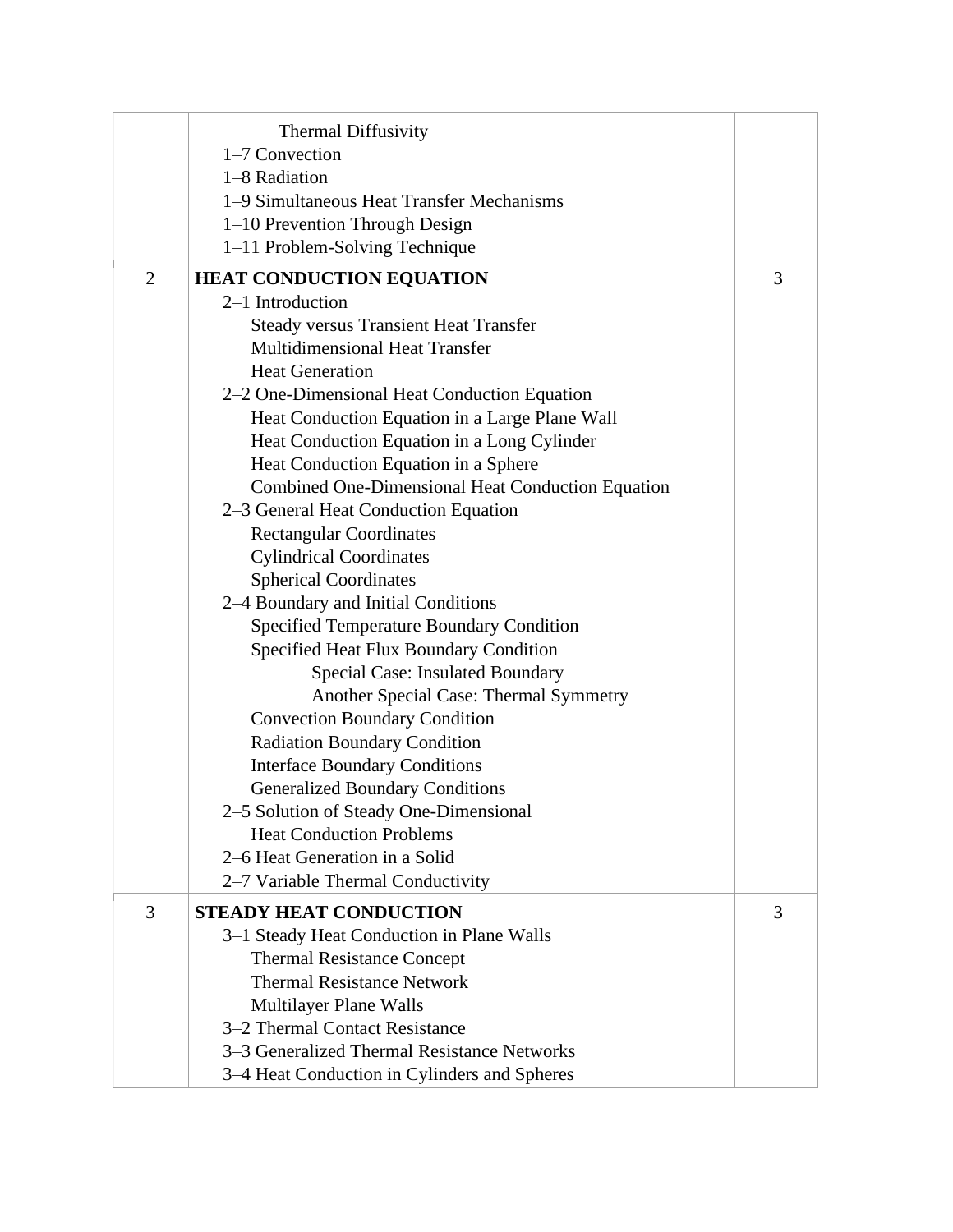|                | Multilayered Cylinders and Spheres<br>3–5 Critical Radius of Insulation<br>3–6 Heat Transfer from Finned Surfaces<br>Fin Equation<br>Fin Efficiency<br>Fin Effectiveness<br>Proper Length of a Fin<br>3–7 Bioheat Transfer Equation<br>3-8 Heat Transfer in Common Configurations                                                                                                                                                                                                                                                                                                              |                |
|----------------|------------------------------------------------------------------------------------------------------------------------------------------------------------------------------------------------------------------------------------------------------------------------------------------------------------------------------------------------------------------------------------------------------------------------------------------------------------------------------------------------------------------------------------------------------------------------------------------------|----------------|
| $\overline{4}$ | <b>TRANSIENT HEAT CONDUCTION</b><br>4–1 Lumped System Analysis<br>Criteria for Lumped System Analysis<br>Some Remarks on Heat Transfer in Lumped Systems<br>4–2 Transient Heat Conduction in Large Plane Walls, Long<br>Cylinders, and Spheres with Spatial Effects<br>Nondimensionalized One-Dimensional Transient Conduction<br>Problem<br><b>Exact Solution of One-Dimensional Transient Conduction</b><br>Problem<br>Approximate Analytical and Graphical Solutions<br>4–3 Transient Heat Conduction in Semi-Infinite Solids<br><b>Contact of Two Semi-Infinite Solids</b>                 | $\overline{2}$ |
| 5              | 4–4 Transient Heat Conduction in Multidimensional Systems<br><b>NUMERICAL METHODS IN HEAT CONDUCTION</b><br>5-1 Why Numerical Methods?<br>1 Limitations<br>2 Better Modeling<br>3 Flexibility<br>4 Complications<br>5 Human Nature<br>5-2 Finite Difference Formulation of Differential Equations<br>5-3 One-Dimensional Steady Heat Conduction<br>5–4 Two-Dimensional Steady Heat Conduction<br><b>Boundary Nodes</b><br><b>Irregular Boundaries</b><br>5–5 Transient Heat Conduction<br><b>Transient Heat Conduction in a Plane Wall</b><br><b>Two-Dimensional Transient Heat Conduction</b> | 3              |